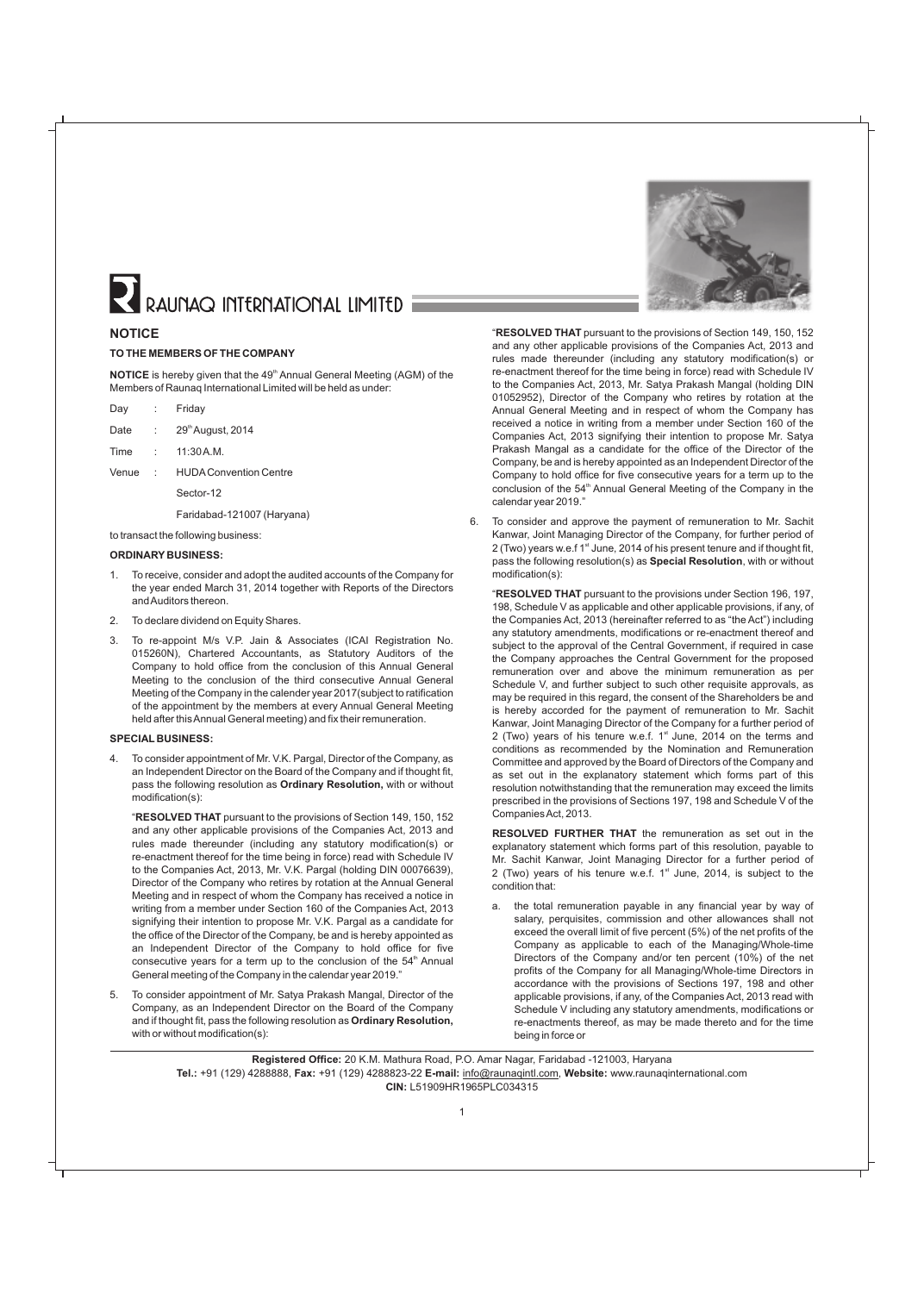b. if the Remuneration exceeds the limits as prescribed in the provisions of Section 197, 198 and Schedule V of the Companies Act, 2013, the remuneration payable shall be specifically approved by the Central Government.

**RESOLVED FURTHER THAT** notwithstanding anything contained in Section 197, 198 and Schedule V of the Companies Act, 2013 or any amendment/re-enactment thereof or any revised/new schedule thereof, in the event of absence of profits or inadequacy of profits in any financial year, the salary, perquisites and statutory benefits (except commission), as set out in the explanatory statement which forms a part of this resolution, be paid as minimum remuneration to Mr. Sachit Kanwar, Joint Managing Director subject to the approval of Central Government, if required.

**RESOLVED FURTHER THAT** in absence of the approval of the Central Government for the payment of the remuneration to Mr. Sachit Kanwar, Joint Managing Director exceeding the limits specified in Section 197, 198 and Schedule V of the Companies Act, 2013, as amended from time to time, he shall be entitled to draw remuneration within the limits prescribed in Section 197,198 and Schedule V of the Companies Act, 2013.

**RESOLVED FURTHER THAT** the Board of Directors of the Company be and is hereby authorized to do all such acts, deeds and things, to enter into such agreement(s), deed(s) of amendment(s) or any such document(s), as the Board may, in its absolute discretion, consider necessary, expedient or desirable including power to sub-delegate, in order to give effect to this resolution or as otherwise considered by the Board to be in the best interest of the Company, as it may deem fit."

7. To consider and approve increase in Borrowing powers of the Company and if thought fit, pass the following resolution as **Special Resolution**, with or without modification(s):

"**RESOLVED THAT** in supersession of earlier resolution passed at the Extra Ordinary General Meeting of the Company held on  $22<sup>nd</sup>$  November, 1994 and pursuant to the provisions of Section 180(1)(c) and any other applicable provisions of the Companies Act, 2013 and the rules made thereunder (including any statutory modification(s) or re-enactment thereof for the time being in force), the consent of the shareholders be and is hereby accorded to the Board of Directors to borrow moneys from time to time for the purpose of the Company from the financial institutions, Company's bankers and /or from any person or persons, firms, bodies corporate, whether by way of loans, advances, deposits, bills discounting, issue of debentures, bonds or any financial instruments or otherwise and whether secured or unsecured notwithstanding that the money to be borrowed together with the money already borrowed by the Company (apart from the temporary loans obtained from the Company's Bankers in the ordinary course of business) may exceed the aggregate of the paid up share capital of the Company and its free reserves, provided that the total amount of moneys borrowed at any time shall not exceed Rs. 100 Crores (Rupees One Hundred Crores Only)."

**By order of the Board**

 $CovJU$ 

Place: Faridabad **Kaushal Narula** Date: July 29, 2014 **Company Secretary** 

#### **NOTES:**

**1. A Member entitled to attend and vote at the Annual General Meeting (the Meeting) is entitled to appoint one or more proxies to attend and vote instead of himself/herself and such proxy(ies) need not be a Member of the Company. A person can act as proxy on behalf of members not exceeding fifty (50) and holding in the aggregate not more than ten percent of the total share capital of the Company. The instrument appointing proxy(ies) must, however, be deposited at the Registered Office of the Company, duly completed and signed, not less than forty-eight hours before commencement of the Meeting. Proxy(ies) submitted on behalf of the companies, societies etc., must be supported by an appropriate resolution/authority, as applicable.** 

- **2. NO GIFTS OR COUPONS SHALL BE DISTRIBUTED AT THE MEETING.**
- 3. Members/Proxies are requested to submit the enclosed Attendance Slip duly filled in and signed at the entrance of the venue for attending the Meeting. Members who hold shares in dematerialized form are requested to mention their Client ID and DP ID details and those who hold shares in physical form are requested to write Folio number in the attendance slip. **No Attendance Slip shall be issued at the Meeting.**
- 4. The Register of Members and the Share Transfer Books of the Company shall remain closed from 26<sup>th</sup> August, 2014 to 29<sup>th</sup> August, 2014 (both days inclusive) for determining the names of Members eligible for dividend on Equity Shares, if declared at the Meeting.
- 5. Dividend on the Equity Shares, if declared at the Meeting, will be paid to the Members whose names appear in the Register of Members of the Company after giving effect to all valid share transfers in physical form lodged with the Company or its Registrars on 25<sup>th</sup> August, 2014.

In respect of shares held in electronic form, the dividend will be paid to those 'beneficiaries' whose name appear on the statements of beneficial ownership furnished by National Securities Depository Limited and Central Depository Services (India) Limited for this purpose, at the end of the business hours on  $25<sup>th</sup>$  August, 2014. Dividend shall be paid on or before 25<sup>th</sup> September, 2014. No income tax shall be deducted at the source from the dividend amount.

- 6. The Non Resident Indian Shareholders are requested to inform the Company immediately about:
	- a. The change in residential status on return to India for permanent settlement.
	- b. The particulars of NRO Bank Account in India, if not furnished earlier.
- 7. Members are requested to intimate their dividend mandates like Bank account number, type and Bank address(es) in which they intend to deposit the warrant(s) by a duly signed letter. The Bank details can also be printed on the warrants to avoid any incidence of fraudulent encashment.

The change in address, nomination etc, if any, to be effective must reach to the Registrar & Transfer Agent or the Registered Office of the Company by 25<sup>th</sup> August, 2014. (Relevant Forms for nomination and updation of Shareholders information are enclosed at the end of the Annual Report).

- 8. Members seeking any further clarification/information relating to the Annual Accounts are requested to write at the Registered Office of the Company at least ONE WEEK before the date of the Meeting i.e. on or before 22<sup>nd</sup> August, 2014 to enable the management to keep the information ready at the Meeting.
- 9. Pursuant to Section 205A and 205C of the Companies Act, 1956, the unclaimed dividend till the financial year 1999-2000 has been transferred to the Investor Education and Protection Fund(IEPF). An amount of ₹70,026.00 (Rupees Seventy Thousand Twenty Six Only) which was standing in the "Raunaq International Limited Interim Dividend Account 2006-07" (as on date of last AGM i.e. 30<sup>th</sup> July, 2013) which was required to be transferred to the "IEPF" has been deposited in the "IEPF" on 15<sup>th</sup> July, 2014. Further,  $\bar{\tau}$  63,512.80 (Rupees Sixty Three Thousand Five Hundred Twelve and Paisa Eighty Only) standing in the "Raunaq International Limited Final Dividend Account 2006-07" (as on date of last AGM i.e.  $30<sup>th</sup>$  July, 2013) which is required to be transferred to "IEPF" is due for transfer into "IEPF" on 30<sup>th</sup> July, 2014 and shall be deposited to the "IEPF" within the prescribed time.

The Ministry of Corporate Affairs (MCA) on  $10<sup>th</sup>$  May, 2012 notified the IEPF (Uploading of information regarding unpaid and unclaimed amounts lying with Companies) Rules, 2012 (IEPF Rules), which is applicable to the Company. The objective of IEPF Rules is to help the Shareholders to ascertain status of the unclaimed amounts and overcome the problems due to misplacement of information thereof by post etc. In terms of the said IEPF Rules, the Company has uploaded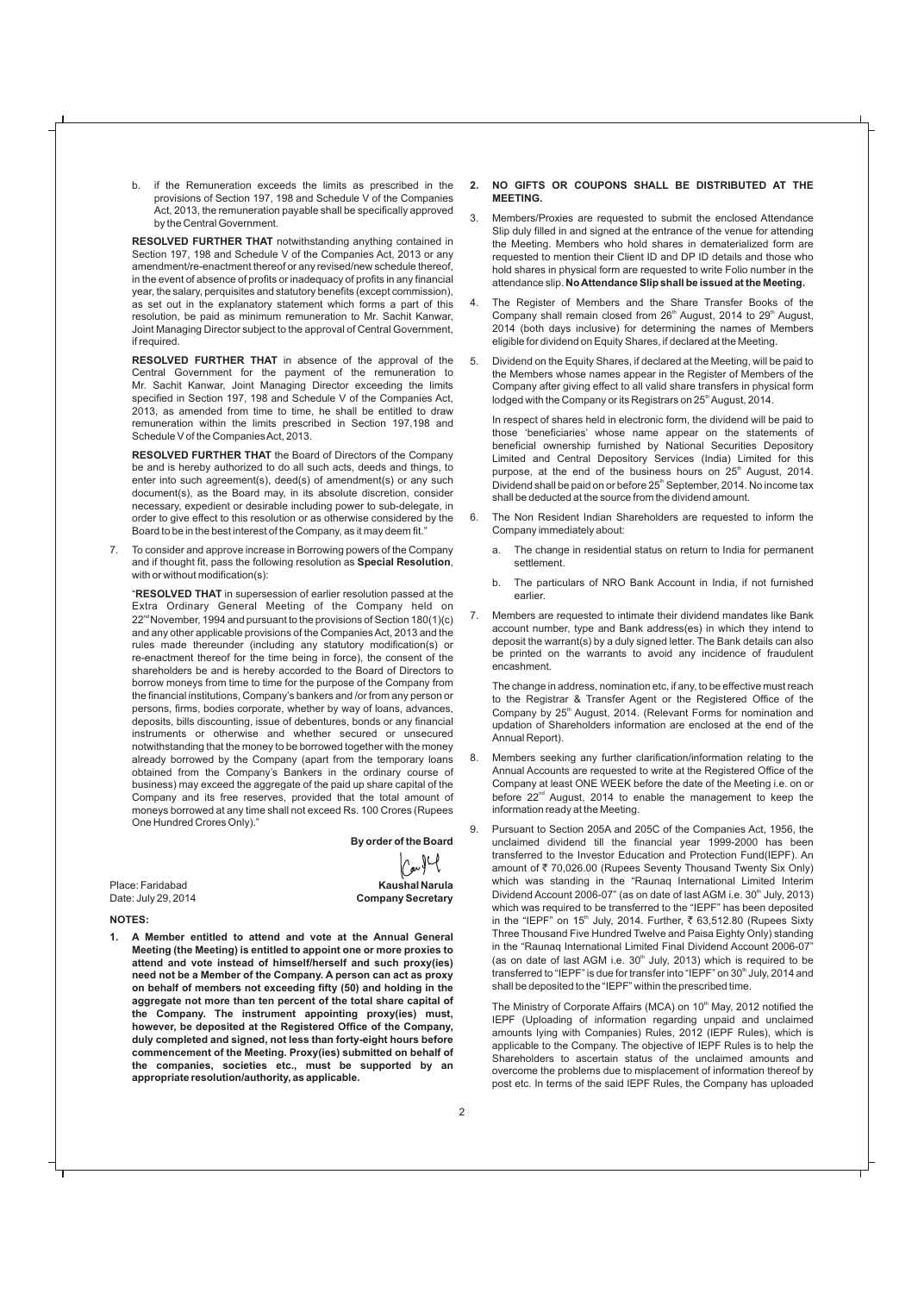the information in respect of the Unclaimed Dividends in respect of the financial years from 2006, as on the date of the  $48<sup>th</sup>$  Annual General Meeting (AGM) held on  $30<sup>th</sup>$  July, 2013, on the website of the IEPF viz. www.iepf.gov.in and under "Investors Section" on the website of the Company viz. www.raunaqinternational.com.

Members who have not encashed their dividend warrants/drafts since Financial Year 2007-08 (Dividend of financial year 2006-07 being transferred to "IEPF") are advised to write to the Company or Registrar & Transfer Agent of the Company immediately, claiming dividends declared by the Company.

- 10. The shares of the Company are compulsorily traded in demat mode on BSE Limited (BSE). Hence, the Members who are still holding physical Share Certificates are advised that it is in their own interest to dematerialize their shareholding to avail benefit of dematerialization viz. easy liquidity, electronic transfer, savings in stamp duty and prevention of forgery.
- 11. Members who hold shares in physical form in multiple folios in identical names or joint holding in the same order of names are requested to send the Share Certificate(s) to Link Intime India Private Limited, Registrar & Transfer Agent for consolidation into a single folio.
- 12. Members are requested to register their e-mail address(es) and changes in their particulars like change in address from time to time with Link Intime India Private Limited, Registrar & Transfer Agent for shares held in physical form and with the respective Depository Participants for the shares held in dematerialized form.
- 13. Members may please note that Securities and Exchange Board of India (SEBI) has made Permanent Account Number (PAN) as the sole identification number of all participants transacting in the securities market, irrespective of the amount of such transactions. SEBI has also mandated that for securities market transactions and off market/private transactions involving transfer of shares in physical form, it shall be necessary for the transferee(s) to furnish a copy of PAN card to the Company/ Share Transfer Agent for registration of such transfer of shares.
- 14. For security reasons, no article/baggage will be allowed at the venue of the meeting. The members/attendees are strictly requested not to bring any article/baggage etc. at the venue of the meeting.
- 15. In terms of the provisions of Section 136 of the Companies Act, 2013 read with Rule 11 of the companies (Accounts) Rules, 2014, service of notices/documents to the shareholders can be made through electronic mode, provided the company has obtained the e-mail address(es) of the shareholder(s). Also, the shareholders who have not registered their e-mail address for receiving the Balance Sheet etc. they will be sent the physical copies through any recognized mode of delivery as specified under Section 20 of the Companies Act, 2013.

Further Clause 32 of the Listing Agreement entered into by the Company with the Stock Exchanges provides that the Company shall supply:

- (i) Soft copies of full annual reports containing its Balance Sheet, Statement of Profit & Loss and Directors' Report to all those shareholder(s) who have registered their e-mail address(es) for the purpose;
- (ii) Hard copy of statement containing the salient features of all the documents, as prescribed in sub-clause (iv) of clause (b) of proviso to Section 219 of the Companies Act, 1956 [Section 136 of the Companies Act, 2013] to those shareholder(s) who have not so registered;
- (iii) Hard copies of full annual reports to those shareholders, who request for the same.

**As a result, Members are requested to register their e-mail address(es) and changes therein from time to time, by directly sending the relevant e-mail address along with the details of name, address, Folio No., shares held:**

**i) To the Registrar and Share Transfer Agent, Link Intime India Private Limited for shares held in physical form and;**

#### **ii) In respect of shares held in demat mode, also provide DP ID/ Client ID with the above details and register the same with their respective Depository Participants.**

Upon registration of the e-mail address(es), the Company proposes to send Notices, Annual Report and such other documents to those Members via electronic mode/e-mail.

16. In support of the "Green Initiative" undertaken by Ministry of Corporate Affairs, the electronic copy of the Annual Report for 2013-2014 is being sent to all the members whose e-mail IDs are registered with the Company/Depository Participants for communication purposes unless any member requests for a hard copy of the same. For members who have not registered their e-mail address, physical copies of the Annual Report for 2013-14 is being sent in the permitted mode.

**As a responsible citizen, your Company strongly urges you to support the Green Initiative by giving positive consent by registering/updating your e-mail addresses with the Depository Participants or to the Registrar and Transfer Agent for receiving soft copies of various communications including the Annual Reports.**

#### **17. Voting Through Electronic Means**

I. In compliance with the provisions of Section 108 of the Companies Act, 2013 and Rule 20 of the Companies (Management and Administration) Rules, 2014, the Company is pleased to provide the members with facility to exercise their right to vote at the 49<sup>th</sup> Annual General Meeting by electronic means and the business may be transacted through e-Voting services as provided by National Securities Depository Limited (NSDL):

The instructions for e-voting are as under:

- A. In case a Member receives an email from NSDL [for members whose e-mail IDs are registered with the Company/Depository Participants(s)]:
	- (i) Open e-mail and open PDF file with your Client ID or Folio No. as password. The said PDF file contains your user ID and password/PIN for e-voting. Please note that the password is an initial password.
	- (ii) Launch internet browser by typing the following URL: https://www.evoting.nsdl.com/
	- (iii) Click on Shareholder Login.
	- (iv) Put user ID and password as initial password/PIN noted in step (i) above. Click Login.
	- (v) Password change menu appears. Change the password/PIN with new password of your choice with minimum 8 digits/characters or combination hereof. Note new password. It is strongly recommended not to share your password with any other person and take utmost care to keep your password confidential.
	- (vi) Home page of e-voting opens. Click on e-Voting: Active Voting Cycles.
	- (vii) Select "EVEN" of Raunaq International Limited.
	- (viii) Now you are ready for e-voting as Cast Vote page opens.
	- (ix) Cast your vote by selecting appropriate option and click on "Submit" and also "Confirm" when prompted.
	- (x) Upon confirmation, the message "Vote cast successfully" will be displayed.
	- (xi) Once you have voted on the resolution, you will not be allowed to modify your vote.
	- (xii) Institutional shareholders (i.e. other than individuals, HUF, NRI etc.) are required to send scanned copy (PDF/JPG Format) of the relevant Board Resolution/ Authority letter etc. together with attested specimen signature of the duly authorized signatory(ies) who are authorized to vote, to the Scrutinizer through e-mail to rilscrutinizer@gmail.com with a copy marked to evoting@nsdl.co.in.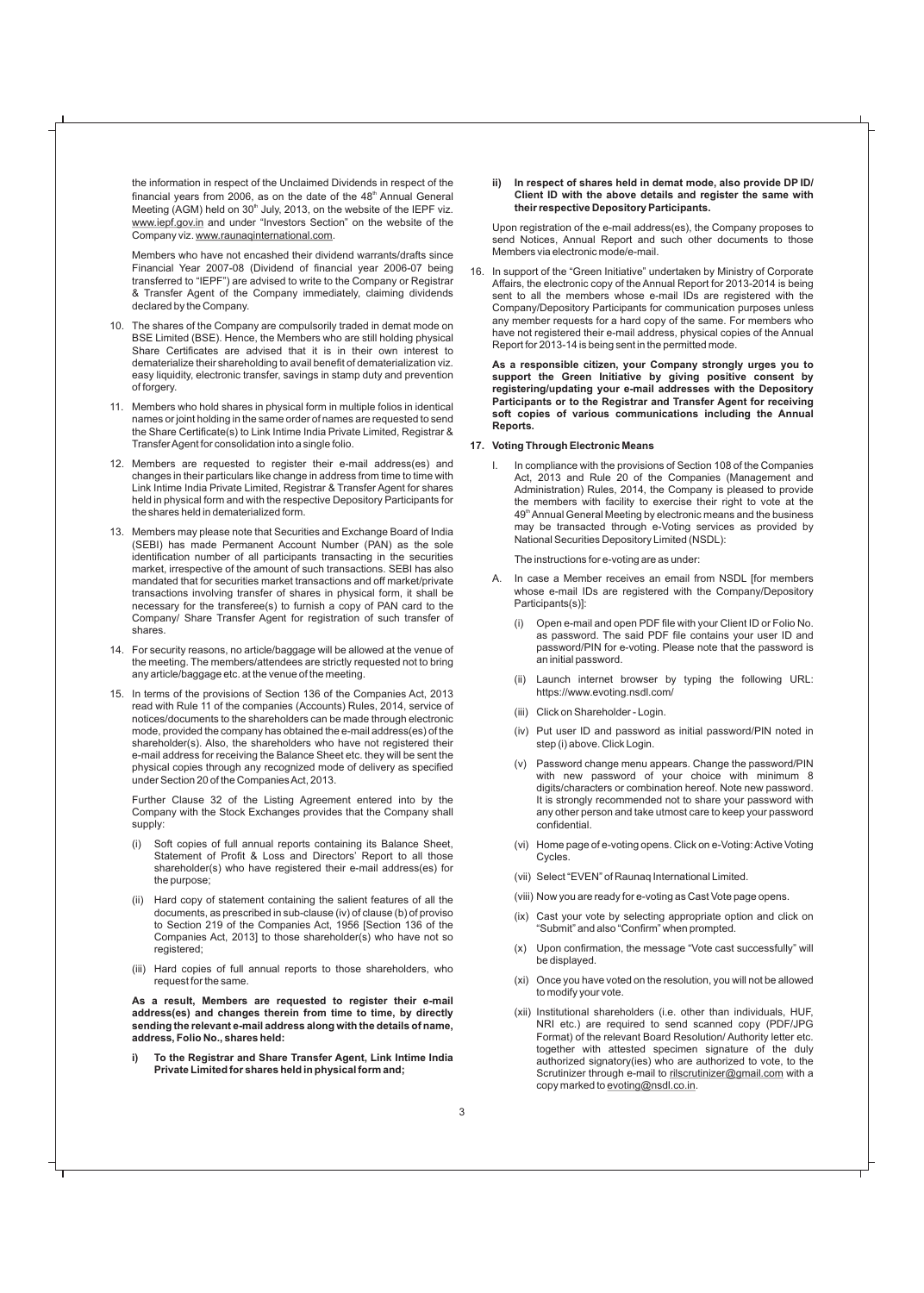- B. In case a Member receives physical copy of the Notice of AGM [for members whose e-mail IDs are not registered with the Company/Depository Participants(s) or requesting physical copy] :
	- (i) Initial password will be provided separately: **EVEN**(EVotingEventNumber) **USERID PASSWORD/PIN**
	- (ii) Please follow all steps from Sl. No. (ii) to Sl. No. (xii) above, to cast vote.
- II. In case of any queries, you may refer the Frequently Asked Questions (FAQs) for Shareholders and e-voting user manual for Shareholders and e-voting user manual for Shareholders available at the Downloads section of www.evoting.nsdl.com
- III. If you are already registered with NSDL for e-voting then you can use your existing user ID and password/PIN for casting your vote.
- IV. You can also update your mobile number and e-mail id in the user profile details of the folio which may be used for sending future communication(s).
- V. The e-voting period commences on 23<sup>rd</sup> August, 2014 and ends on 25<sup>th</sup> August, 2014. During this period shareholders of the Company, holding shares either in physical form or in dematerialized form, as on the cut-off date (record date) of  $25<sup>th</sup>$  July, 2014, may cast their vote electronically. The e-voting module shall be disabled by NSDL for voting thereafter. Once the vote on a resolution is cast by the shareholder, the shareholder shall not be allowed to change it subsequently.
- VI. The voting rights of shareholders shall be in proportion to their shares of the paid up equity share capital of the Company as on the cut-off date (record date) of 25<sup>th</sup> July, 2014.
- VII. Mr. Tanuj Vohra, Company Secretary in Practice (Certificate of Practice No.: 5253), Proprietor M/s Tanuj Vohra & Associates having his office at 45E, Amar Plaza, I.P. Extension, Delhi- 110092, has been appointed as scrutinizer to scrutinize the e-voting process in a fair and transparent manner.
- VIII. The Scrutinizer shall within a period not exceeding three (3) working days from the conclusion of the e-voting period unblock the votes in the presence of at least two (2) witnesses not in the employment of the Company and make a Scrutinizer's Report of the votes cast in favour or against, if any, forthwith to the Chairman of the Company.
- IX. The Results shall be declared within forty eight hours from the conclusion of AGM of the Company. The Results declared along with the Scrutinizer's Report shall be placed on the Company's website www.raunaqinternational.com and on the website of NSDL within two (2) days of passing of the resolutions at the AGM of the Company and communicated to BSE Limited (BSE) and the Delhi Stock Exchange Limited (DSE) accordingly.
- 18. As Raunaq International Limited, being a Listed Company and having more than 1000 shareholders, is compulsorily required to provide e-voting facility to members in terms of Section 108 of the Companies Act, 2013 read with Rule 20 of the Rules and Clause 35B of the Listing Agreement, voting by show of hands will not be available to the Members at the  $49<sup>th</sup>$  AGM in view of the further provisions of Section 107 read with Section 114 of the Companies Act, 2013 and General Circular No. 20/2014 dated 17<sup>th</sup> June, 2014 issued by the Ministry of Corporate Affairs (MCA).
- 19. The documents referred to in the accompanying Notice and the Annual Report are open for inspection at the Registered Office of the Company during the office hours between 11.00 A.M. and 1.00 P.M. on all working days except Sundays up to the date of the Meeting and shall also be available at the venue.

**By Order of the Board**

Place: Faridabad **Kaushal Narula Company Secretary** 

#### **EXPLANATORYSTATEMENT**

#### **(Pursuant to Section 102 of the Companies Act, 2013)**

#### **ITEM NO. 4**

Mr. V.K. Pargal, aged 81 Years, is a Non-Executive Independent Director of the Company since  $22^{nd}$  July, 2010. He is a qualified Chartered Engineer from England. Presently, he is also managing a consultancy Company specializing in Business Strategies and Structures.

Mr. V.K. Pargal retires by rotation at the ensuing Annual General Meeting under the erstwhile applicable provisions of the Companies Act, 1956. In terms of Section 149 and any other applicable provisions of the Companies Act, 2013, Mr. V.K. Pargal being eligible and offering himself for appointment, is proposed to be appointed as an Independent Director for five consecutive years for a term up to the conclusion of the 54<sup>th</sup> Annual General Meeting of the Company in the calendar year 2019. A notice has been received from a member under Section 160 of the Companies Act, 2013 signifying their intention to propose Mr. V.K. Pargal as a candidate for the office of Director of the Company.

In the opinion of the Board, Mr. V.K. Pargal fulfills the conditions specified in the Companies Act, 2013 and rules made thereunder for his appointment as an Independent Director of the Company and is independent of the management. Accordingly, the Board recommends the resolution in relation to appointment of Mr. V.K. Pargal as an Independent Director, for the approval by the shareholders of the Company.

Except Mr. V.K. Pargal, being an appointee, none of the Directors and Key Managerial Personnel of the Company and their relatives is concerned or interested, financial or otherwise, in the resolution set out at Item No. 4 of the Notice.

#### **ITEM NO. 5**

Mr. Satya Prakash Mangal, aged 54 years is a Non-Executive Independent Director of the Company since  $2^{nd}$  November, 2011. He is a practicing Chartered Accountant, founder partner M/s Satya Prakash Mangal & Co. based at New Delhi.

He has rich experience in the matters related to Company Law, Income Tax, Project Appraisal, Management Audit, Risk Management etc.

Mr. Satya Prakash Mangal retires by rotation at the ensuing Annual General Meeting under the erstwhile applicable provisions of the Companies Act, 1956. In terms of Section 149 and any other applicable provisions of the Companies Act, 2013, Mr. Satya Prakash Mangal being eligible and offering himself for appointment, is proposed to be appointed as an Independent Director for five consecutive years for a term up to the conclusion of the  $54<sup>th</sup>$ Annual General Meeting of the Company in the calendar year 2019. Anotice has been received from a member under Section 160 of the Companies Act, 2013 signifying their intention to propose Mr. Satya Prakash Mangal as a candidate for the office of Director of the Company.

In the opinion of the Board, Mr. Satya Prakash Mangal fulfills the conditions specified in the Companies Act, 2013 and rules made thereunder for his appointment as an Independent Director of the Company and is independent of the management. Accordingly, the Board recommends the resolution in relation to appointment of Mr. Satya Prakash Mangal as an Independent Director, for the approval by the shareholders of the Company.

Except Mr. Satya Prakash Mangal, being an appointee, none of the Directors and Key Managerial Personnel of the Company and their relatives is concerned or interested, financial or otherwise, in the resolution set out at Item No. 5 of the Notice.

#### **ITEM NO. 6**

Mr. Sachit Kanwar has been appointed as the Joint Managing Director of the Company for a period of 5(Five) years w.e.f  $1<sup>st</sup>$  June, 2011 in the Annual General Meeting held on 25<sup>th</sup> July, 2011.

Pursuant to the provisions of Section 197, 198, Schedule V as applicable and other applicable provisions, if any, of the Companies Act, 2013, the Board of Directors in its meeting held on  $30<sup>th</sup>$  May, 2014 approved the payment of remuneration to Mr. Sachit Kanwar, Joint Managing Director for a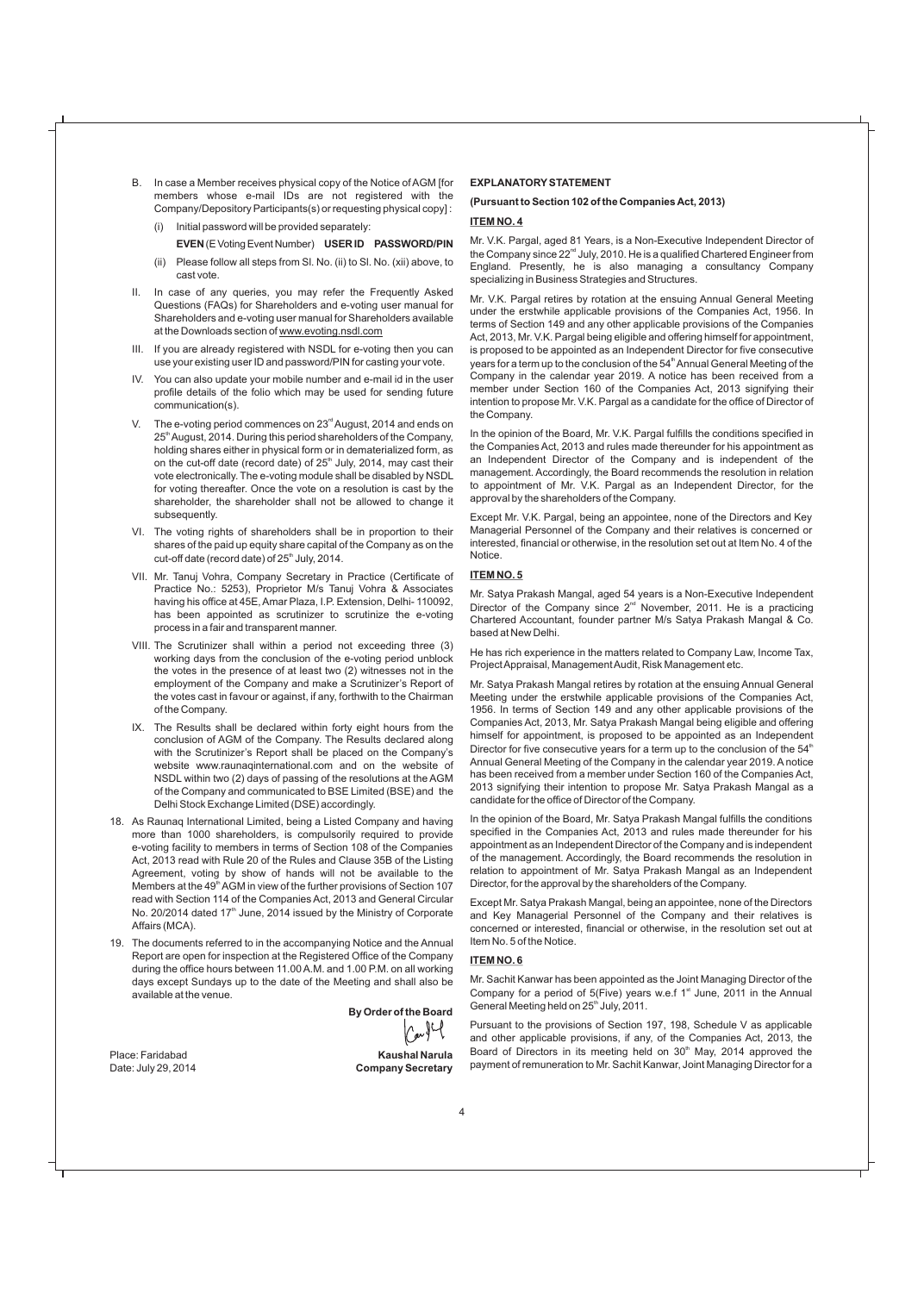further period of 2 (Two) years of his tenure w.e.f.  $1<sup>st</sup>$  June, 2014, as recommended by the Nomination and Remuneration Committee in its meeting held on  $30<sup>th</sup>$  May, 2014.

Therefore, the Board of Directors proposes for the payment of remuneration to Mr. Sachit Kanwar, Joint Managing Director, for the further period of 2 (Two) Years of his tenure w.e.f. 1<sup>st</sup> June, 2014, at the terms and conditions as set out below:

- A) Basic Salary : Rs. 5,54,500 per month in the grade of Rs. 5,54,500- 1,38,625-6,93,125.
- B) Allowances and Perquisites:
	- i. In addition to the aforesaid basic salary, he shall be entitled for Leased Accommodation or House Rent Allowance and
	- ii. Perquisites the total value of which, wherever applicable, shall be computed as per the provisions of Income Tax Act, 1961 read with the applicable Income Tax Rules, as amended from time to time, and for the time being in force. In case of absence of any such Rule(s), the value of the said perquisites shall be computed at the actual cost incurred.

The total of above i.e. (i) & (ii) shall not exceed  $1/3<sup>rd</sup>$  of his basic salary per month.

C) Commission:

In addition to the above basic salary and perquisites, commission not exceeding @ 1.5% of the Net Profits of the Company, in any year computed in the manner laid down under Section 198 and other applicable provisions of the Companies Act, 2013, may also be paid, as may be determined by the Board of Directors, based on the Net Profits of the Company.

- D) The Joint Managing Director shall also be eligible to the following perquisites which shall not be included in the computation of ceiling on remuneration specified in the said Part II Section IV of Schedule V of the Companies Act, 2013:
	- a) Contribution to Provident Fund, Superannuation Fund or Annuity Fund to the extent these either singly or put together are not taxable under the Income Tax Act, 1961.
	- b) Gratuity payable at a rate not exceeding half a month's salary for each completed year of service.
	- c) Encashment of the leave at the end of the tenure.
- E) Other terms:
	- i. He shall be entitled to re-imbursement of actual out-of-pocket expenses incurred in connection with the business of the Company.
	- ii. He shall be entitled to re-imbursement of entertainment expenses incurred for the business of the Company.
	- iii. As long as he functions as Joint Managing Director he shall not be paid any sitting fees to attend any meeting of the Board and/or Committee thereof.
	- iv. He shall be entitled to earned/privileged leave as per the rules of the Company.
	- In the event of inadequacy or absence of profits in any financial year during the tenure of the Joint Managing Director, he will be entitled to the above remuneration (inclusive of allowances, perquisites and commission, if any) by way of minimum remuneration, subject to the approval of the Central Government, if required, notwithstanding the fact that it may exceed the limits prescribed under Schedule V of the Companies Act, 2013.
	- vi. Subject to the superintendence, control and direction of the Board of Directors of the Company, he shall perform such duties and functions as would be commensurate with his position as the Joint Managing Director of the Company and as may be delegated to him from time to time.
	- vii. He shall not be liable to retire by rotation.

The Company shall pay the above said remuneration to Mr. Sachit Kanwar, Joint Managing Director upon the receipt of the approval of the Central Government, if required effective from the date as specified in such approval.

Further, pursuant to the provisions of Sections 117(3), 197, 201, 298, Schedule V as applicable and other applicable provisions, if any, of the Companies Act, 2013, the said terms & conditions of remuneration are subject to the approval of the Central Government and all other requisite approvals, as may be required in this regard, are being placed for the approval of the Shareholders in the Annual General Meeting.

Therefore, the Board of Directors of your Company recommends the passing of **Special Resolution** as set out at Item No. 6 of the Notice.

Except Mr. Sachit Kanwar, himself and his father, Mr. Surinder P. Kanwar, Chairman & Managing Director of the Company, no other Director and Key Managerial Personnel of the Company and their relatives is concerned or interested, financial or otherwise, in the resolution set out at Item No.6 of the Notice.

#### **ITEM NO. 7**

The Members of the Company at their Extra Ordinary General Meeting held on 22<sup>nd</sup> November, 1994 approved by way of an Ordinary Resolution under Section 293(1)(d) of the Companies Act, 1956 borrowings over and above the aggregate of paid up share capital and free reserves of the Company provided that the amount of such borrowings together with the amounts already borrowed and outstanding at any point of time shall not be in excess of Rs. 40 Crores.

In order to forsee the future expansion of the business it is required to enhance the borrowing limits of the Company from Rs. 40 Crores to Rs. 100 Crores.

It is therefore necessary for the members to pass a Special Resolution under Section 180(1)(c) and other applicable provisions of the Companies Act, 2013, to enable the Board of Directors to borrow moneys from time to time for the purpose of the Company from the financial institutions, Company's bankers and /or from any person or persons, firms, bodies corporate, whether by way of loans, advances, deposits, bills discounting, issue of debentures, bonds or any financial instruments or otherwise and whether secured or unsecured notwithstanding that the money to be borrowed together with the money already borrowed by the Company (apart from the temporary loans obtained from the Company's Bankers in the ordinary course of business) may exceed the aggregate of the paid up share capital of the Company and its free reserves, provided that the total amount of moneys borrowed at any time shall not exceed Rs. 100 Crores (Rupees One Hundred Crores Only).

The Board of Directors of your Company recommends the passing of Special Resolution as set out at item No. 7 of the Notice.

None of the Directors and Key Managerial Personnel of the Company and their relatives is concerned or interested, financial or otherwise, in the resolution set out at Item No. 7 of the Notice.

#### **INSPECTION OF DOCUMENTS**

All resolutions passed in this regard are available for inspection by the Members of the Company, at its Registered Office, during the office hours between 11.00 A.M. to 1.00 P.M., on all working days except Sundays upto the date of the Annual General Meeting and shall also be available at the venue of the Meeting.

**By Order of the Board**

Place: Faridabad **Kaushal Narula Company Secretary**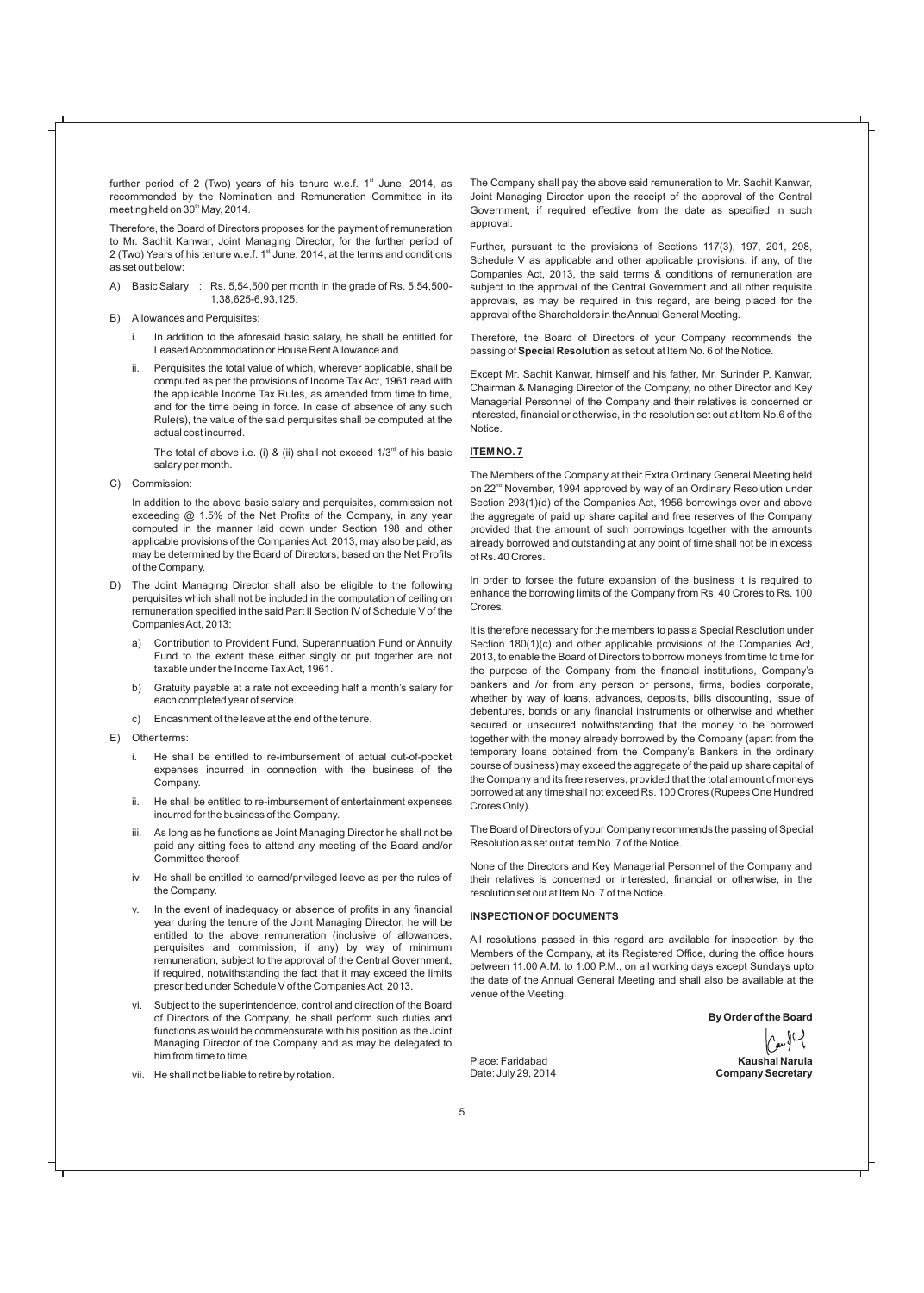#### BRIEF RESUME OF THE DIRECTORS TO BE APPOINTED AT THE **FORTHCOMING ANNUAL GENERAL MEETING IN PURSUANCE OF CLAUSE 49(IV)(G) OF THE LISTING AGREEMENT**

#### **1. Mr. V.K. Pargal**

A brief profile of Mr. V.K. Pargal has been provided in the Explanatory Statement of Item No. 4 of the accompanying notice.

Mr. V.K. Pargal is the Member of Audit Committee of Raunaq International Limited.

#### **Mr. V.K. Pargal is a Director and Chairman/Member of Committees of Board of the following other Companies:**

|    | S.No.   Name of the Company/Entity<br>in which interested | <b>Committee</b><br><b>Chairmanship/Membership</b>     |
|----|-----------------------------------------------------------|--------------------------------------------------------|
| 1. | <b>Bharat Gears Limited</b>                               | Member-Audit Committee                                 |
| 2. | <b>Bharat Gears Limited</b>                               | Member-Nomination and<br><b>Remuneration Committee</b> |
| 3. | Xlerate Driveline India Limited   Member-Audit Committee  |                                                        |

**Mr. V.K. Pargal holds Directorship in the following Private Limited Companies:**

|                                                                 | S.No.   Name of the Company/Entity in which interested |  |
|-----------------------------------------------------------------|--------------------------------------------------------|--|
|                                                                 | 1. Pargal Consultants Private Limited                  |  |
| As an 21st March 2014 bo does not hold any obera in the Company |                                                        |  |

As on 31<sup>\*</sup> March, 2014, he does not hold any share in the Company.

#### **2. Mr. Satya Prakash Mangal**

A brief profile of Mr. Satya Prakash Mangal has been provided in the Explanatory Statement of Item No. 5 of the accompanying notice.

Mr. Satya Prakash Mangal is the Member of Audit Committee of Raunaq International Limited.

#### **Mr. Satya Prakash Mangal is a Director and Chairman/Member of Committees of Board of the following other Companies:**

| S.No.   Name of the Company/Entity  <br>in which interested | <b>Committee</b><br><b>Chairmanship/Membership</b> |
|-------------------------------------------------------------|----------------------------------------------------|
| $\overline{\phantom{0}}$                                    | -                                                  |

**Mr. Satya Prakash Mangal holds Directorship in the following Private Limited Companies:**

| S.No.                                                                          | Name of the Company/Entity in which interested          |  |
|--------------------------------------------------------------------------------|---------------------------------------------------------|--|
| 1.                                                                             | <b>SPMC Mines &amp; Containers Private Limited</b>      |  |
| 2.                                                                             | Corporate Risk Appraisal and Management Private Limited |  |
| 3.                                                                             | Addwings Corporate Solutions Private Limited            |  |
| 4.                                                                             | SPMC Farms & Commodities Private Limited                |  |
| 5.                                                                             | SPMC Global Advisory Services Private Limited           |  |
| As on 31 <sup>st</sup> March, 2014, he does not hold any share in the Company. |                                                         |  |

### **STATEMENT OF PARTICULARS (PURSUANT TO SCHEDULE-V OF THE COMPANIES ACT, 2013)**

#### **MR. SACHIT KANWAR, JOINT MANAGING DIRECTOR**

#### **I. GENERALINFORMATION**

| SI. No | <b>Particulars/Subject</b>                                                                                                                                 | Information                                                                                                                                                                                                                                                                                                                                                                                                                                                                                                                                                                                                                                                     |
|--------|------------------------------------------------------------------------------------------------------------------------------------------------------------|-----------------------------------------------------------------------------------------------------------------------------------------------------------------------------------------------------------------------------------------------------------------------------------------------------------------------------------------------------------------------------------------------------------------------------------------------------------------------------------------------------------------------------------------------------------------------------------------------------------------------------------------------------------------|
| 1.     | Nature of industry                                                                                                                                         | Engineering, Procurement and Construction (EPC)                                                                                                                                                                                                                                                                                                                                                                                                                                                                                                                                                                                                                 |
| 2.     | Date or expected date of commencement of commercial<br>production.                                                                                         | The Company was incorporated on 24 <sup>th</sup> April, 1965                                                                                                                                                                                                                                                                                                                                                                                                                                                                                                                                                                                                    |
| 3.     | In case of new companies, expected date of commencement of<br>activities as per project approved by financial institutions<br>appearing in the prospectus. | N.A                                                                                                                                                                                                                                                                                                                                                                                                                                                                                                                                                                                                                                                             |
| 4.     | Financial performance based on given indicators                                                                                                            | In the financial year 2013-2014, the Company made turnover of ₹141.11<br>Crores (including other income) and profit before tax (PBT) ₹9.18 Crores.<br>Whereas in the financial year ended 31 <sup>st</sup> March 2013, the Company<br>registered turnover of ₹87.90 Crores (including other income) and PBT of<br>₹ 4.07 Crores. Thus the Company has been on the upward trend and<br>improving decently. The Company declared and paid equity dividend<br>@ 22% for the financial year 2010-11, @ 22% for the financial year 2011-12<br>and @ 10% for the financial year 2012-13. The position of Company is likely<br>to improve further in the current year. |
| 5.     | Export performance and net foreign exchange collections                                                                                                    | During the financial year ended 31 <sup>st</sup> March, 2014, no projects outside India<br>had been executed by the Company and therefore no foreign exchange was<br>earned.                                                                                                                                                                                                                                                                                                                                                                                                                                                                                    |
| 6.     | Foreign Investments or collaborators, if any.                                                                                                              | No such investment or collaboration.                                                                                                                                                                                                                                                                                                                                                                                                                                                                                                                                                                                                                            |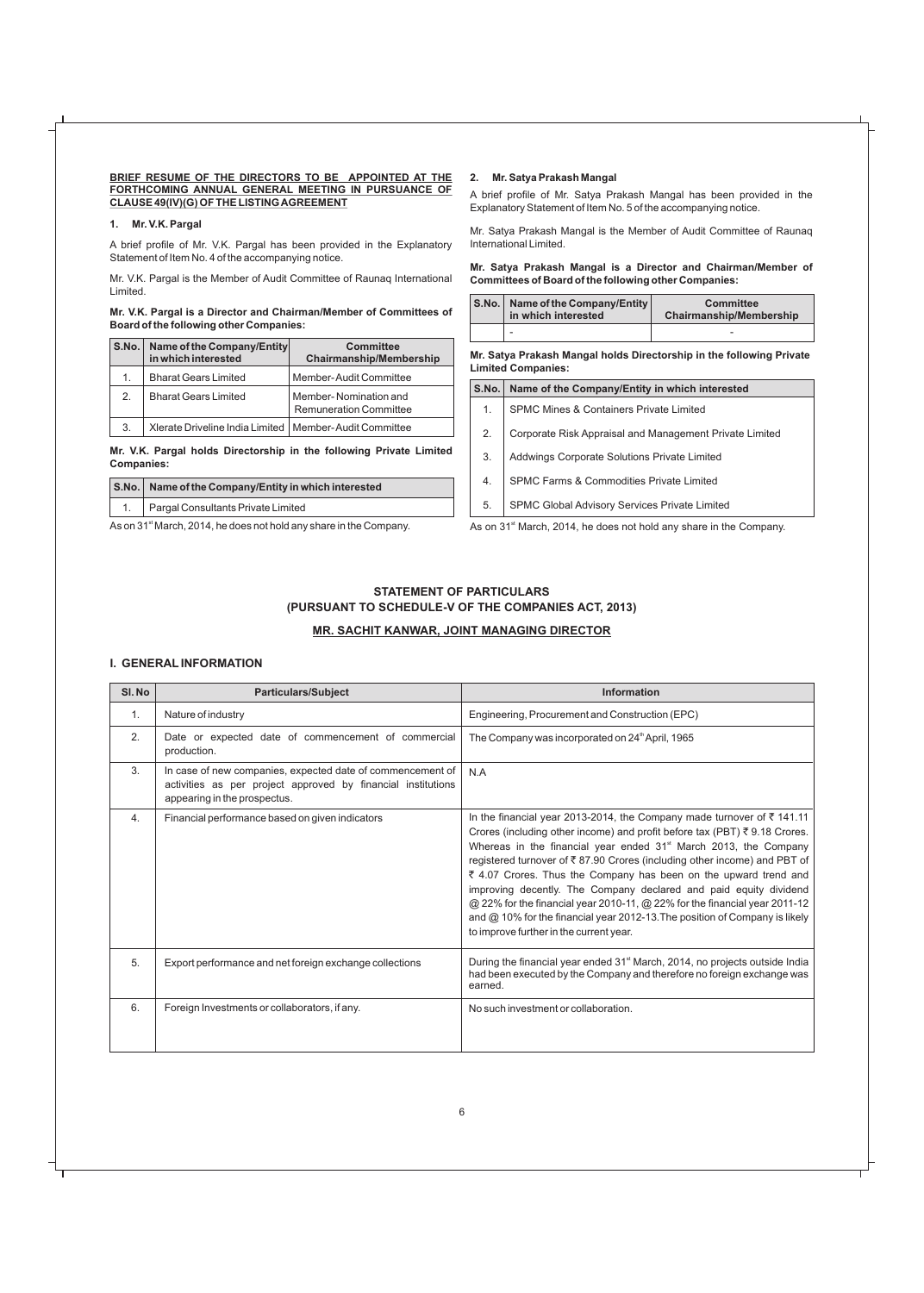#### **II. INFORMATION ABOUT THE APPOINTEE**

| SI.No | <b>Particulars/Subject</b>                                                                                            | <b>Information</b>                                                                                                                                                                                                                                                                                                                                                                                                                                                                                                                                                                                                                                                                                                                                                                                                                                                                                                                                                                                                                                                                                                                                                                                                                                                                                                                                                                                                                                                        |
|-------|-----------------------------------------------------------------------------------------------------------------------|---------------------------------------------------------------------------------------------------------------------------------------------------------------------------------------------------------------------------------------------------------------------------------------------------------------------------------------------------------------------------------------------------------------------------------------------------------------------------------------------------------------------------------------------------------------------------------------------------------------------------------------------------------------------------------------------------------------------------------------------------------------------------------------------------------------------------------------------------------------------------------------------------------------------------------------------------------------------------------------------------------------------------------------------------------------------------------------------------------------------------------------------------------------------------------------------------------------------------------------------------------------------------------------------------------------------------------------------------------------------------------------------------------------------------------------------------------------------------|
| 1.    | <b>Background Details</b>                                                                                             | Mr. Sachit Kanwar has been affiliated with the Company since 1 <sup>st</sup> April, 2008.<br>He holds Bachelor's Degree in Administrative Studies from York University-<br>Atkinson Faculty of Liberal & Professional Studies, Toronto, ON. He joined<br>the Company as a Management Trainee and during his training tenure; he<br>transformed his capabilities manifold to deal with the specialized business<br>segment of the Company. To take advantage of his wide exposure in<br>different business segments viz. dealership sales, lease portfolio<br>management, fleet management sales and service management etc., he<br>had been appointed as Executive Director of the Company w.e.f 1 <sup>st</sup> April,<br>2009 and currently he is designated as Joint Managing Director of the<br>Company w.e.f. 1 <sup>st</sup> June, 2011 and since then the Company has been taking<br>the advantage of his guidance and supervision. Because of his sustained<br>efforts, the Company has shown an upward growth pattern and has<br>achieved success in creating a brand image in the Construction Industry. He<br>is son of Mr. Surinder P. Kanwar, Chairman & Managing Director of the<br>Company.                                                                                                                                                                                                                                                                |
| 2.    | Past remuneration                                                                                                     | During his present tenure as Joint Managing Director of the Company, the<br>remuneration as paid to Mr. Sachit Kanwar for the Financial Year 2013-2014<br>is ₹72.65 Lacs                                                                                                                                                                                                                                                                                                                                                                                                                                                                                                                                                                                                                                                                                                                                                                                                                                                                                                                                                                                                                                                                                                                                                                                                                                                                                                  |
| 3.    | Recognition or awards                                                                                                 | During the tenure of Mr. Sachit Kanwar, the Company has been able to<br>make a brand image in the EPC Industry. It has established a reputation for<br>expedious execution of Projects and due to this, the Company has been<br>able to add prestigious Clients to its customer Base like Reliance Infra,<br>NTPC, Adani Power, Lanco Infrastructure, Jindal India Thermal Power,<br>Larsen & Toubro, Hindustan Zinc Limited etc.                                                                                                                                                                                                                                                                                                                                                                                                                                                                                                                                                                                                                                                                                                                                                                                                                                                                                                                                                                                                                                         |
| 4.    | Job profile and his suitability                                                                                       | The Shareholders and Board of Directors has bestowed Mr. Sachit Kanwar<br>with substantial powers of the management subject to supervision and<br>control of professional Board of Directors. Under his superior effort and<br>pragmatic leadership, the Company has progressed steadily since his<br>appointment. In view of his enriched experience, appreciable contribution<br>and enlarged leadership, the Board proposes for the payment of<br>remuneration to Mr. Sachit Kanwar, Joint Managing Director, for a further<br>period of 2 (Two) Years of his tenure w.e.f. 1 <sup>st</sup> June, 2014, as per the details<br>stated in explanatory statement of Item No. 6 of the Notice.                                                                                                                                                                                                                                                                                                                                                                                                                                                                                                                                                                                                                                                                                                                                                                             |
| 5.    | Remuneration proposed                                                                                                 | Salary, other perquisites and other terms as fully set out in the explanatory<br>statement of Item No. 6 of the Notice. The Company is seeking approval of<br>the Shareholders in terms of Section 197, 198 and Schedule V of the<br>Companies Act, 2013                                                                                                                                                                                                                                                                                                                                                                                                                                                                                                                                                                                                                                                                                                                                                                                                                                                                                                                                                                                                                                                                                                                                                                                                                  |
| 6.    | Comparative remuneration profile with respect to industry, size of<br>the company, profile of the position and person | The proposed remuneration is comparative with the remuneration being<br>paid to the Joint Managing Director of the Companies of the same size in the<br>industry.                                                                                                                                                                                                                                                                                                                                                                                                                                                                                                                                                                                                                                                                                                                                                                                                                                                                                                                                                                                                                                                                                                                                                                                                                                                                                                         |
| 7.    | Pecuniary relationship directly or indirectly with the company<br>personnel, if any                                   | Mr. Sachit Kanwar, Joint Managing Director and Mr. Surinder P. Kanwar,<br>Chairman & Managing Director are the two Whole time Directors (WTDs) in<br>the Company and both are related as son and father respectively. The<br>WTDs do not have, direct and indirect, any pecuniary transactions with the<br>Company which is prejudicial to the interest of the Company. Except the<br>WTDs, no other director or relative is having any material pecuniary<br>relationships with the Company. During the period ended on<br>31 <sup>st</sup> March 2014, related party transaction amounted to ₹ 23,902.45 Lacs<br>(which includes Corporate Guarantee and Personal Guarantee amounting<br>to ₹ 23,430.00 Lacs) (FY 2012-13: ₹ 28,049.17 Lacs) (which includes<br>Corporate Guarantee and Personal Guarantee amounting to ₹ 25,300.00<br>Lacs). Mr. Sachit Kanwar drew his remuneration in the period amounting to $\bar{\tau}$<br>72.65 Lacs (FY 2012-13: ₹58.12 Lacs). Mr. Surinder P. Kanwar has drawn a<br>token remuneration of Re. 1/- (per month) during the year. He is also the<br>Chairman & Managing Director of Bharat Gears Limited. The Company<br>discloses the related party transactions annually in the books of accounts of<br>the Company. The Board of Directors duly approves the related party<br>transactions and in the opinion of Board of Directors of the Company, none<br>of the transactions is prejudicial to the interest of the Company. |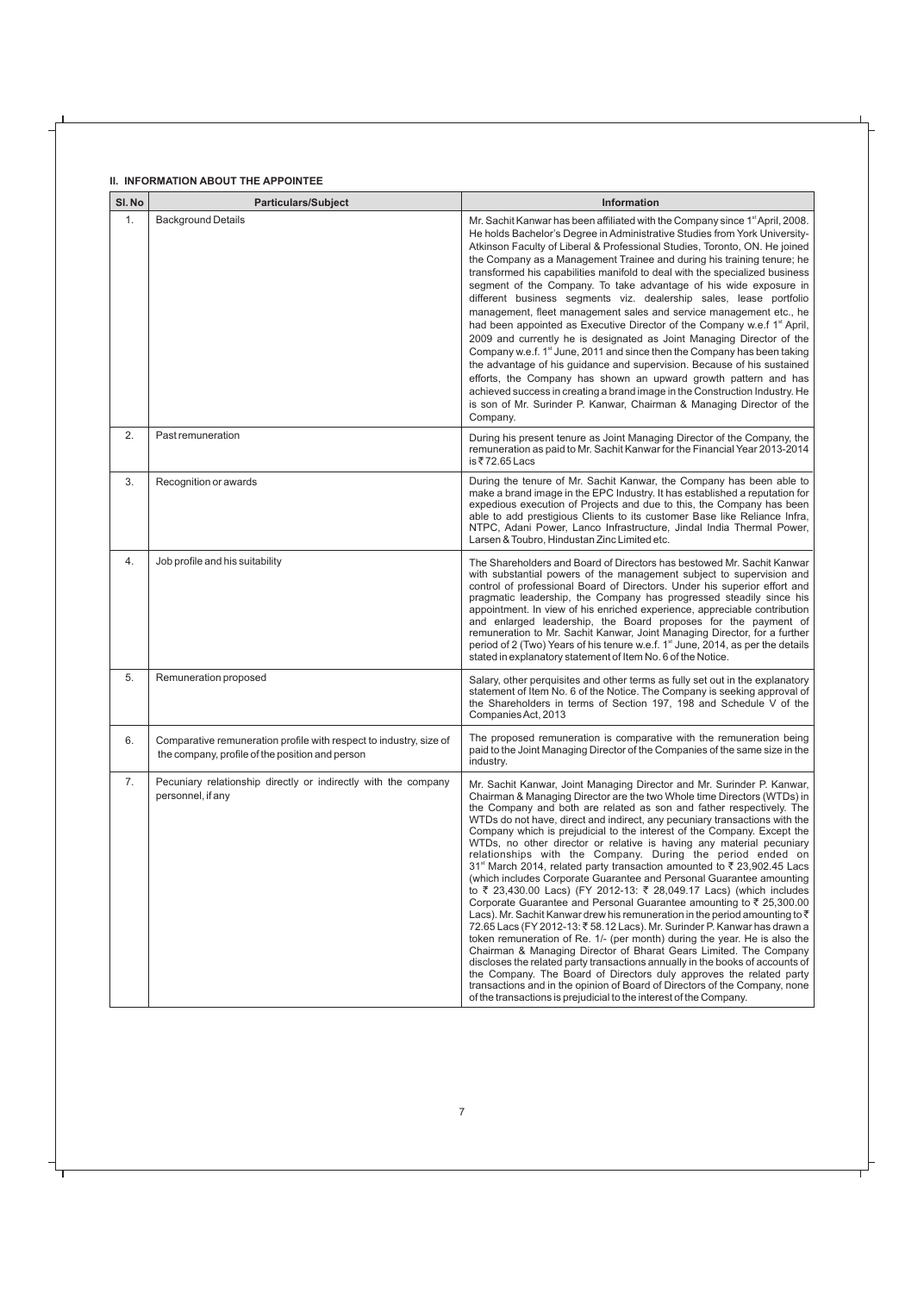#### **III. OTHER INFORMATION**

| SI.No | <b>Particulars/Subject</b>                                               | <b>Information</b>                                                                                                                                                                                                                                                                                                                                                                                                                                                                                                                                                                                                                         |  |
|-------|--------------------------------------------------------------------------|--------------------------------------------------------------------------------------------------------------------------------------------------------------------------------------------------------------------------------------------------------------------------------------------------------------------------------------------------------------------------------------------------------------------------------------------------------------------------------------------------------------------------------------------------------------------------------------------------------------------------------------------|--|
| 1.    | Reason of loss or inadequate profits                                     | The Company has performed well in the financial year 2013-14. The<br>revenues have increased from ₹87.90 Crores (including other income) in<br>FY 2012-13 to ₹141.11 Crores (including other income) in FY 2013-14 at a<br>growth rate of more than 60%. The profit before tax has also increased from<br>₹ 4.07 Crores in FY 2012-13 to ₹ 9.18 Crores in FY 2013-14 which is<br>127.76% increase from the last FY 2012-13. The current profitability at<br>present is inadequate for the proposed remuneration as it may exceed the<br>limits as prescribed in Schedule V of the Companies Act, 2013. There is no<br>loss in the Company. |  |
| 2.    | Steps taken or proposed to be taken for improvement                      | The Company has adopted the following measures to improve the<br>profitability:                                                                                                                                                                                                                                                                                                                                                                                                                                                                                                                                                            |  |
|       |                                                                          | Focus on high quality performance delivery and good relationship<br>$\bullet$<br>with existing customers to generate rapid new order flows.                                                                                                                                                                                                                                                                                                                                                                                                                                                                                                |  |
|       |                                                                          | Widening of customer base for growth of business both from private<br>$\bullet$<br>and public sector.                                                                                                                                                                                                                                                                                                                                                                                                                                                                                                                                      |  |
|       |                                                                          | Conscious efforts for the development of customers base in the<br>$\bullet$<br>respective business segments.                                                                                                                                                                                                                                                                                                                                                                                                                                                                                                                               |  |
|       |                                                                          | Company has not only focused on securing new orders but also<br>$\bullet$<br>efficiently executed existing orders to the satisfaction of various<br>customers                                                                                                                                                                                                                                                                                                                                                                                                                                                                              |  |
|       |                                                                          | Use of the Equipments of latest technology for enhancing quality and<br>$\bullet$<br>reducing time.                                                                                                                                                                                                                                                                                                                                                                                                                                                                                                                                        |  |
|       |                                                                          | Focus on significant improvements in operating costs.<br>$\bullet$                                                                                                                                                                                                                                                                                                                                                                                                                                                                                                                                                                         |  |
|       |                                                                          | Cost control in all areas.<br>$\bullet$                                                                                                                                                                                                                                                                                                                                                                                                                                                                                                                                                                                                    |  |
|       |                                                                          | Company is exploring some export orders in the African region<br>$\bullet$                                                                                                                                                                                                                                                                                                                                                                                                                                                                                                                                                                 |  |
| 3.    | Expected increase in the productivity and profits in measurable<br>terms | The Company expects increase in productivity by laying emphasis on<br>improving business infrastructure, strengthening in-house Engineering<br>team with the induction of new professional project managers, technical<br>personnel and support staff thereby increasing the total revenues and<br>profitability. Further, the company focuses on laying down a strong<br>emphasis on execution and believe that the promise to deliver will hold the<br>Company in good stead in the long term. The Company believes that the<br>aforesaid measures would substantively increase the revenue and profits of<br>the Company.               |  |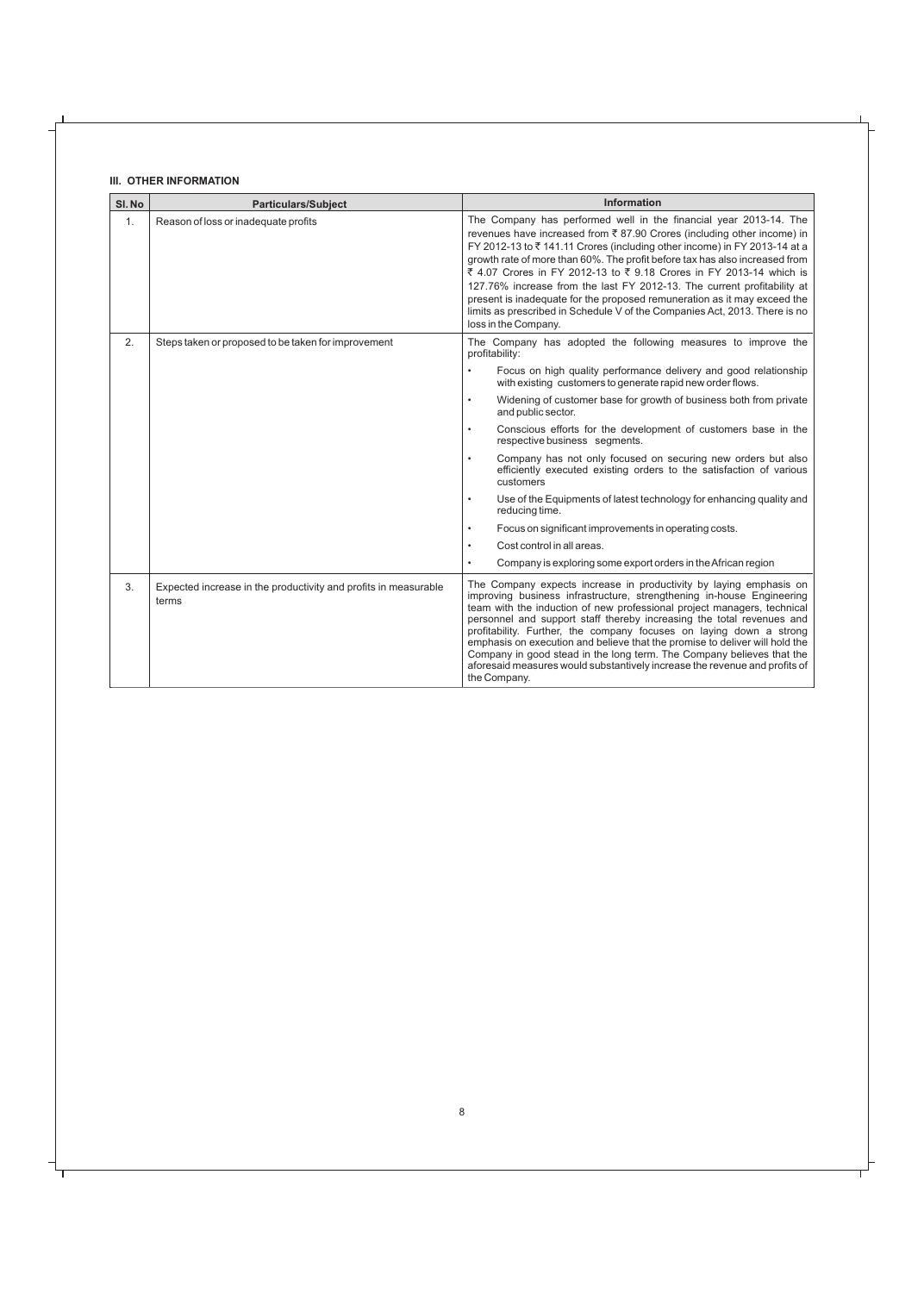# RAUNAQ INTERNATIONAL LIMITED

**Regd. Office:** 20 K.M. Mathura Road, P.O. Amar Nagar, Faridabad-121003 **Tel.:** +91 (129) 4288888, **Fax:** +91 (129) 4288823-22 **E-mail:** info@raunaqintl.com, **Website:** www.raunaqinternational.com **CIN:** L51909HR1965PLC034315

## **ATTENDANCE SLIP**

|                                                           | 49th ANNUAL GENERAL MEETING                                                                                                                       |  |
|-----------------------------------------------------------|---------------------------------------------------------------------------------------------------------------------------------------------------|--|
|                                                           |                                                                                                                                                   |  |
|                                                           |                                                                                                                                                   |  |
|                                                           |                                                                                                                                                   |  |
|                                                           |                                                                                                                                                   |  |
|                                                           |                                                                                                                                                   |  |
|                                                           |                                                                                                                                                   |  |
|                                                           |                                                                                                                                                   |  |
|                                                           |                                                                                                                                                   |  |
|                                                           |                                                                                                                                                   |  |
| Name of the Member                                        |                                                                                                                                                   |  |
| (In Block Letters)                                        |                                                                                                                                                   |  |
|                                                           |                                                                                                                                                   |  |
| Name of Proxy, If any<br>(In Block Letters)               |                                                                                                                                                   |  |
| (In case Proxy attends<br>the meeting in place of member) |                                                                                                                                                   |  |
|                                                           |                                                                                                                                                   |  |
| DP ID/Client ID/Folio No.                                 |                                                                                                                                                   |  |
|                                                           |                                                                                                                                                   |  |
| No. of Shares held                                        |                                                                                                                                                   |  |
|                                                           |                                                                                                                                                   |  |
|                                                           | I/We hereby record my/our presence at the 49 <sup>th</sup> Annual General Meeting of the Company on Friday, August 29, 2014 at 11.30 A.M. at HUDA |  |
|                                                           |                                                                                                                                                   |  |

Convention Centre, Sector-12, Faridabad-121007 (Haryana).

Signature of the Proxy………………………………………………………………Signature of the Member……………………………………………

Note:

- 1. Members/Proxy holders are requested to bring this Attendance Slip duly filled in and signed with them when they come to the meeting and hand it over at the entrance of the Meeting hall.
	- NO ATTENDANCE SLIPSHALLBE ISSUED ATTHE MEETING.
- 2. No briefcase, bag etc. shall be allowed inside the Meeting hall.
- 3. Please bring your copy of the Annual Report to the Meeting.
- 4. The Meeting is of members only and you are requested not to bring with you any person who is not a member or a proxy.

**NOTE: NO GIFTS/GIFT COUPONS SHALL BE DISTRIBUTED AT THE MEETING**

# **E-VOTING PARTICULARS**

| <b>EVEN (E-Voting Event Number)</b> | <b>USER ID</b> | <b>PASSWORD</b> |
|-------------------------------------|----------------|-----------------|
|                                     |                |                 |
|                                     |                |                 |

Note : Please read instructions given at Note No. 17 of the Notice of the 49<sup>th</sup> Annual General Meeting of the Company before casting your vote through e-voting.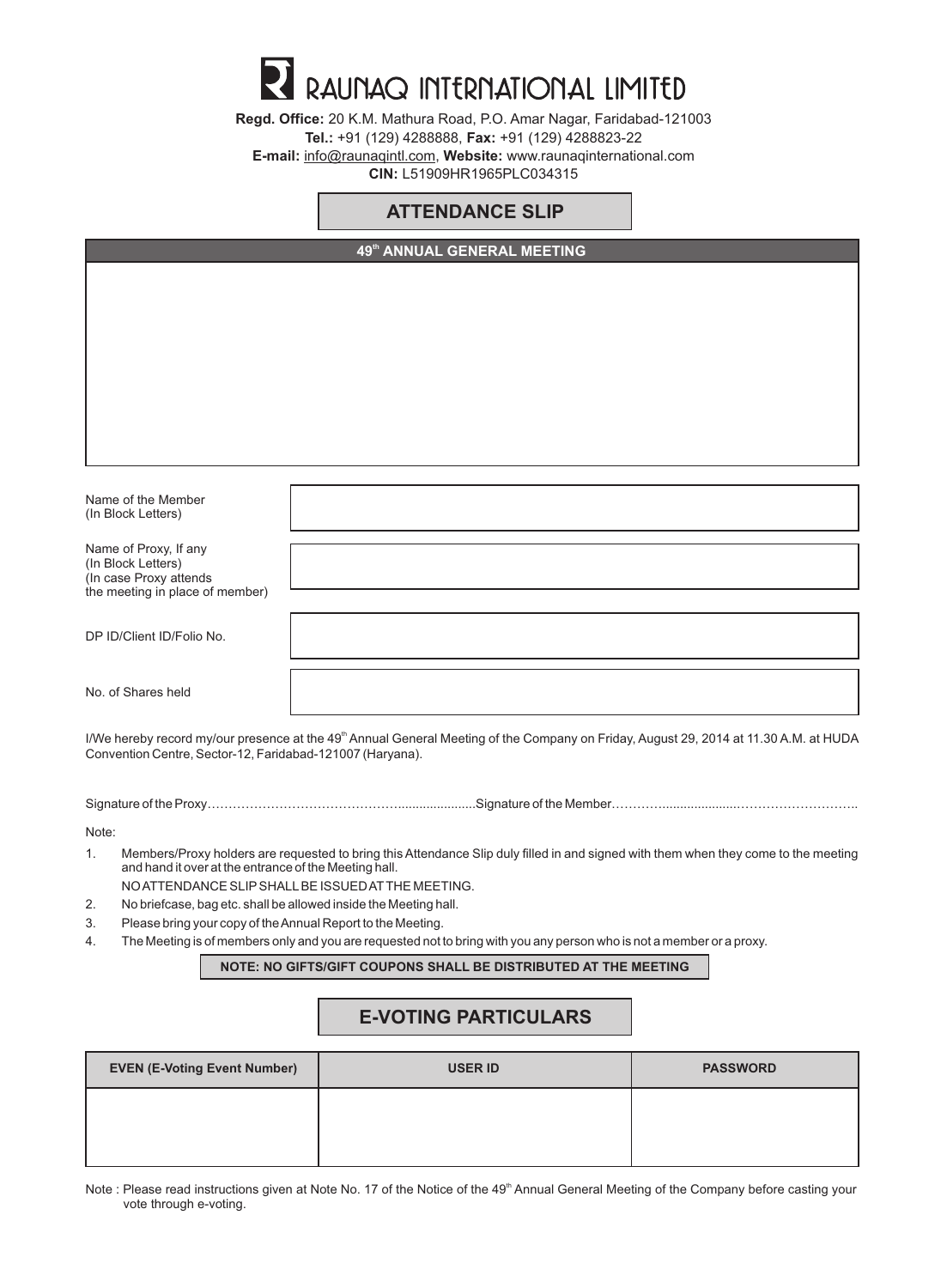| S.No. | <b>Particulars</b>                                                                                                                                                                                                                                                                                                                |                                      |                             | <b>Details</b>                |                                   |
|-------|-----------------------------------------------------------------------------------------------------------------------------------------------------------------------------------------------------------------------------------------------------------------------------------------------------------------------------------|--------------------------------------|-----------------------------|-------------------------------|-----------------------------------|
| (1)   | Name of Shareholder(s)<br>(Including Joint-holders, if any)<br>(IN BLOCK LETTERS)                                                                                                                                                                                                                                                 |                                      |                             |                               |                                   |
| (2)   | Registered Folio No.<br>DP ID No. / Client ID No.                                                                                                                                                                                                                                                                                 |                                      |                             |                               |                                   |
| (3)   | No. of Shares held                                                                                                                                                                                                                                                                                                                |                                      |                             |                               |                                   |
| Item  | I/We hereby exercise my/our vote in respect of the Ordinary/Special Resolution(s) to be passed through<br>e-voting/Postal Ballot for the business stated in the AGM Notice dated July 29, 2014 of the Company by conveying<br>my/our assent or dissent to the said resolution(s) in the relevant box below:<br><b>Description</b> | Type of                              | No. of                      | I/We assent                   | I/We dissent                      |
| No.   |                                                                                                                                                                                                                                                                                                                                   | resolution<br>(Ordinary/<br>Special) | <b>Shares held</b><br>by me | to the<br>resolution<br>(For) | to the<br>resolution<br>(Against) |
|       | To receive, consider and adopt the audited accounts<br>of the Company for the year ended March 31, 2014<br>together with Reports of the Directors and Auditors<br>thereon                                                                                                                                                         | ∪rdınar∖                             |                             |                               |                                   |
| 2.    | To declare dividend on Equity Shares                                                                                                                                                                                                                                                                                              | Ordinary                             |                             |                               |                                   |
| 3.    | To re-appoint M/s V.P. Jain & Associates, Chartered<br>Accountants as Statutory Auditors of the Company                                                                                                                                                                                                                           | Ordinary                             |                             |                               |                                   |
| 4.    | To consider appointment of Mr. V.K. Pargal as an<br>Independent Director of the Company                                                                                                                                                                                                                                           | Ordinary                             |                             |                               |                                   |
| 5.    | To consider appointment of Mr. Satya Prakash Mangal<br>as an Independent Director of the Company                                                                                                                                                                                                                                  | Ordinary                             |                             |                               |                                   |
| 6.    | To consider and approve the payment of<br>remuneration to Mr. Sachit Kanwar, Joint Managing<br>Director of the Company                                                                                                                                                                                                            | Special                              |                             |                               |                                   |
| 7.    | To consider and approve increase in Borrowing<br>powers of the Company                                                                                                                                                                                                                                                            | Special                              |                             |                               |                                   |
|       |                                                                                                                                                                                                                                                                                                                                   |                                      |                             |                               |                                   |

**RAUNAQ INTERNATIONALLIMITED RAUNAQ INTERNATIONALLIMITED RAUNAQ INTERNATIONALLIMITED RAUNAQ INTERNATIONALLIMITED RAUNAQ INTERNATIONAL LIMITED**